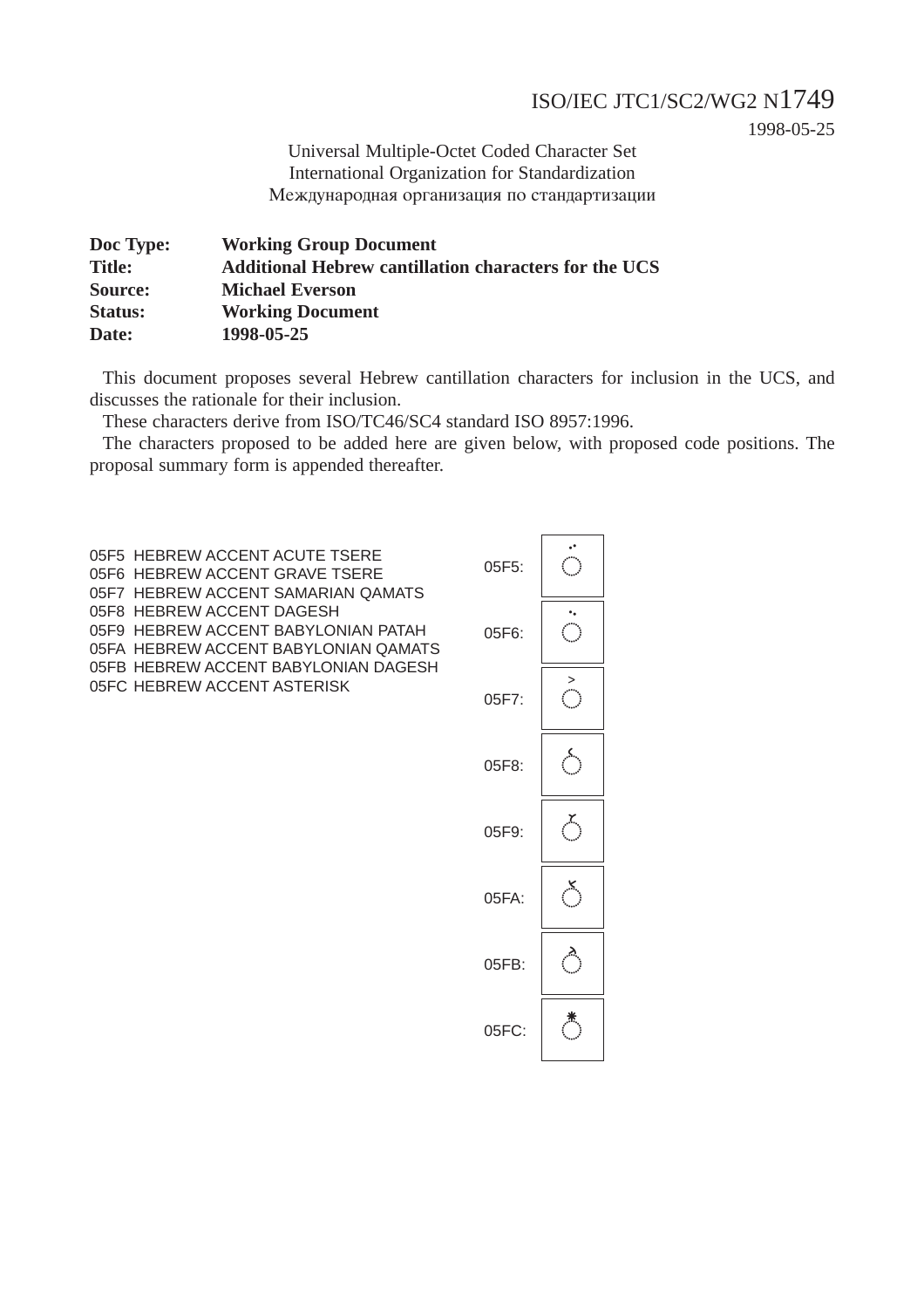# **A. Administrative**

**1. Title** Additional Hebrew cantillation characters for the UCS **2. Requester's name** Michael Everson, EGT (WG2 member for Ireland) **3. Requester type** Expert contribution **4. Submission date** 1998-05-25 **5. Requester's reference 6a. Completion** This is a complete proposal. **6b. More information to be provided?** No

### **B. Technical -- General**

**1a. New script? Name?** No. **1b. Addition of characters to existing block? Name?** Yes. Extended Hebrew. **2. Number of characters** 8 **3. Proposed category** Category A **4. Proposed level of implementation and rationale** Level 3 combining characters. **5a. Character names included in proposal?** Yes **5b. Character names in accordance with guidelines?** Yes **5c. Character shapes reviewable?** Yes **6a. Who will provide computerized font?** Michael Everson, Everson Gunn Teoranta **6b. Font currently available?** Yes **6c. Font format?** TrueType **7a. Are references (to other character sets, dictionaries, descriptive texts, etc.) provided?** Yes. ISO 8957:1996 **7b. Are published examples (such as samples from newspapers, magazines, or other sources) of use of proposed characters attached?** Hardcopy is provided to WG2 for distribution. See also http://www.indigo.ie/egt/standards/iso10646/pdf/iso-8957.pdf **8. Does the proposal address other aspects of character data processing?** No. These are combining characters like other cantillation marks in the UCS.

## **C. Technical -- Justification**

**1. Contact with the user community?**